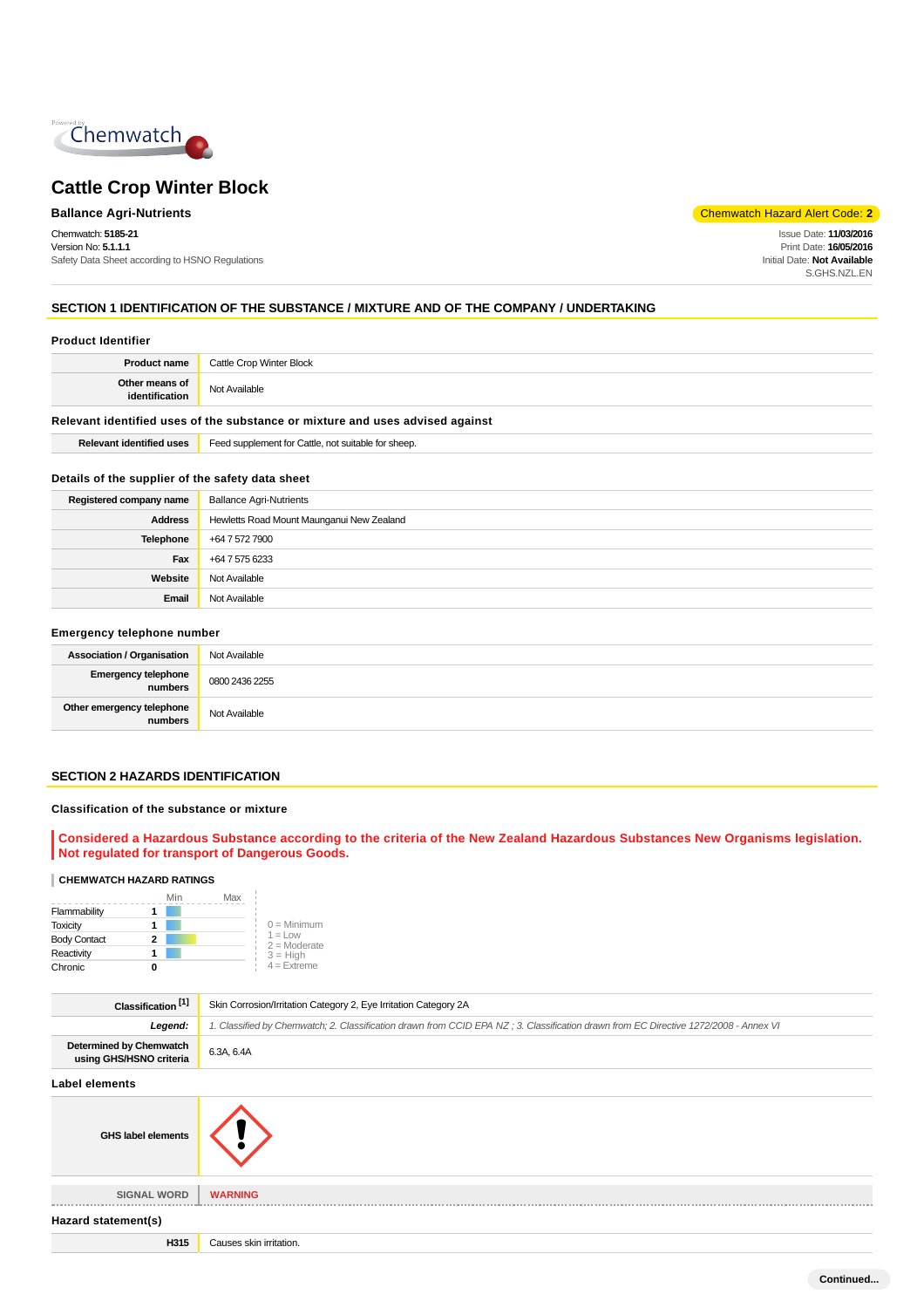**H319** Causes serious eye irritation.

## **Precautionary statement(s) Prevention**

| P280 | aloves/protective clothina/eve p :<br>e protection/face protection.<br>, protective<br>Vear |
|------|---------------------------------------------------------------------------------------------|

#### **Precautionary statement(s) Response**

| P362           | Take off contaminated clothing and wash before reuse.                                                                            |
|----------------|----------------------------------------------------------------------------------------------------------------------------------|
| P305+P351+P338 | IF IN EYES: Rinse cautiously with water for several minutes. Remove contact lenses, if present and easy to do. Continue rinsing. |
| P337+P313      | If eye irritation persists: Get medical advice/attention.                                                                        |
| P302+P352      | IF ON SKIN: Wash with plenty of soap and water.                                                                                  |

#### **Precautionary statement(s) Storage**

Not Applicable

#### **Precautionary statement(s) Disposal**

Not Applicable

# **SECTION 3 COMPOSITION / INFORMATION ON INGREDIENTS**

#### **Substances**

See section below for composition of Mixtures

#### **Mixtures**

| <b>CAS No</b> | %[weight] | Name                             |
|---------------|-----------|----------------------------------|
| 8052-35-5     | 35-55     | molasses                         |
| 1309-48-4.    | 10-20     | magnesium oxide                  |
| 1305-78-8     | $3-8$     | calcium oxide                    |
| 7647-14-5     | $5 - 30$  | sodium chloride                  |
| 7757-93-9     | $5 - 15$  | calcium phosphate, dibasic       |
| Not Available | < 0.05    | aroma complex non-hazardous      |
| 7758-98-7     | < 0.4     | copper sulfate                   |
| 1314-13-2     | < 0.4     | zinc oxide                       |
| 7789-80-2     | < 0.1     | calcium iodate                   |
| 10102-18-8    | < 0.01    | sodium selenite                  |
| 10026-24-1    | < 0.05    | cobalt(II) sulfate, heptahydrate |
| 13479-54-4    | < 0.2     | glycine, copper salt             |
|               |           |                                  |

### **SECTION 4 FIRST AID MEASURES**

NZ Poisons Centre 0800 POISON (0800 764 766) | NZ Emergency Services: 111

#### **Description of first aid measures**

| <b>Eye Contact</b>  | If this product comes in contact with the eyes:<br>$\blacktriangleright$ Wash out immediately with fresh running water.<br>Ensure complete irrigation of the eye by keeping eyelids apart and away from eye and moving the eyelids by occasionally lifting the upper and lower lids.<br>▶ Seek medical attention without delay; if pain persists or recurs seek medical attention.<br>Removal of contact lenses after an eye injury should only be undertaken by skilled personnel.                             |
|---------------------|-----------------------------------------------------------------------------------------------------------------------------------------------------------------------------------------------------------------------------------------------------------------------------------------------------------------------------------------------------------------------------------------------------------------------------------------------------------------------------------------------------------------|
| <b>Skin Contact</b> | If skin contact occurs:<br>Inmediately remove all contaminated clothing, including footwear.<br>Flush skin and hair with running water (and soap if available).<br>$\triangleright$ Seek medical attention in event of irritation.                                                                                                                                                                                                                                                                              |
| Inhalation          | If fumes or combustion products are inhaled remove from contaminated area.<br>Lay patient down. Keep warm and rested.<br>► Prostheses such as false teeth, which may block airway, should be removed, where possible, prior to initiating first aid procedures.<br>▶ Apply artificial respiration if not breathing, preferably with a demand valve resuscitator, bag-valve mask device, or pocket mask as trained. Perform CPR if<br>necessary.<br>Transport to hospital, or doctor, without delay.             |
| Ingestion           | If swallowed do <b>NOT</b> induce vomiting.<br>If vomiting occurs, lean patient forward or place on left side (head-down position, if possible) to maintain open airway and prevent aspiration.<br>$\triangleright$ Observe the patient carefully.<br>► Never give liquid to a person showing signs of being sleepy or with reduced awareness; i.e. becoming unconscious.<br>• Give water to rinse out mouth, then provide liquid slowly and as much as casualty can comfortably drink.<br>Seek medical advice. |

#### **Indication of any immediate medical attention and special treatment needed**

Treat symptomatically.

for phosphate salts intoxication:

All treatments should be based on observed signs and symptoms of distress in the patient. Consideration should be given to the possibility that overexposure to materials other than this product may have occurred.

Ingestion of large quantities of phosphate salts (over 1.0 grams for an adult) may cause an osmotic catharsis resulting in diarrhoea and probable abdominal cramps. Larger doses such as 4-8 grams will almost certainly cause these effects in everyone. In healthy individuals most of the ingested salt will be excreted in the faeces with the diarrhoea and, thus, not cause any systemic toxicity. Doses greater than 10 grams hypothetically may cause systemic toxicity.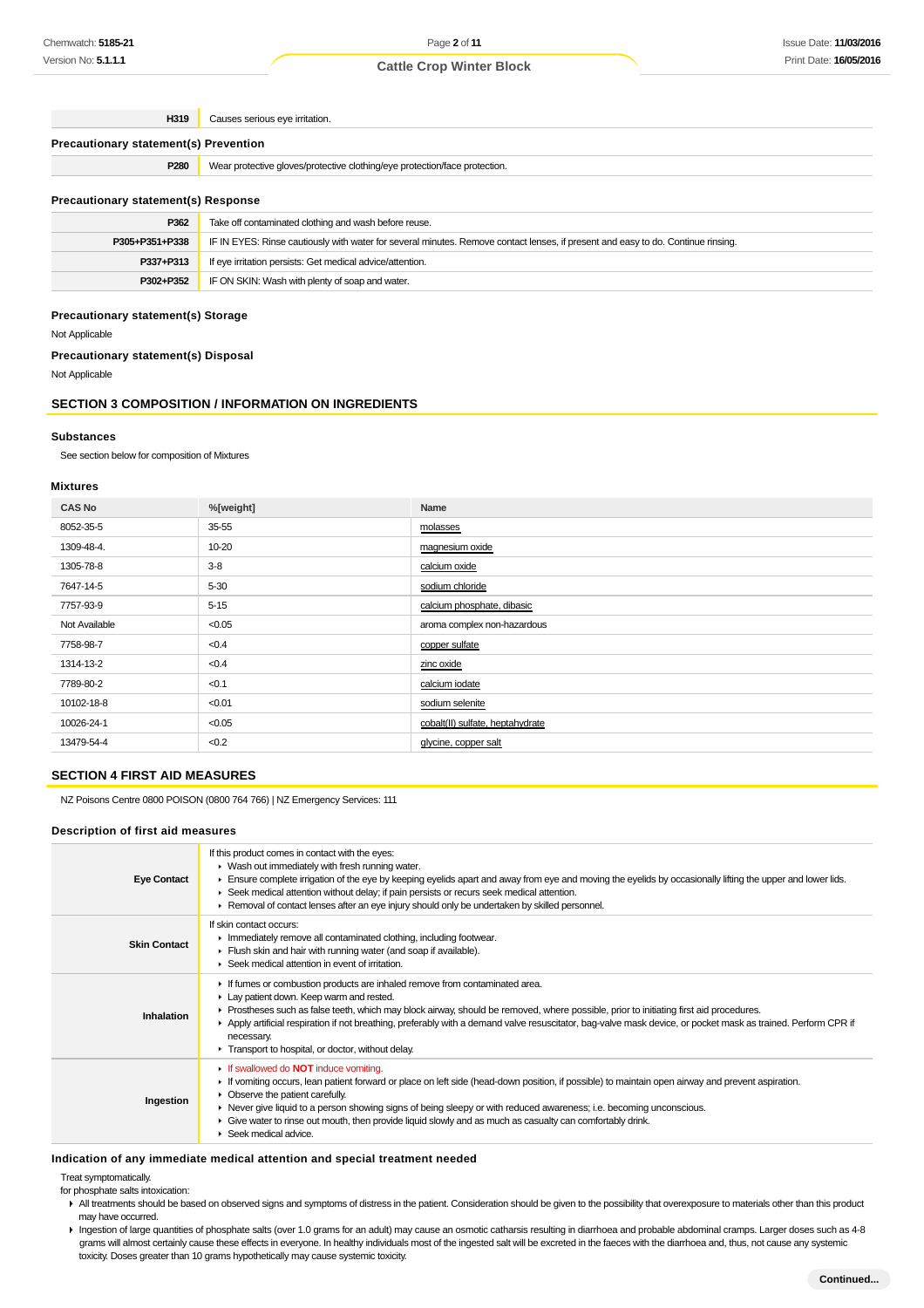- **F** Treatment should take into consideration both anionic and cation portion of the molecule.
- All phosphate salts, except calcium salts, have a hypothetical risk of hypocalcaemia, so calcium levels should be monitored.

## **SECTION 5 FIREFIGHTING MEASURES**

# **Extinguishing media**

- Foam.
- Dry chemical powder.
- BCF (where regulations permit).
- Carbon dioxide.

## **Special hazards arising from the substrate or mixture**

| <b>Fire Incompatibility</b>    | ▶ Avoid contamination with oxidising agents i.e. nitrates, oxidising acids, chlorine bleaches, pool chlorine etc. as ignition may result                                                                                                                                                                                                                                                                                                                |  |  |  |  |  |  |
|--------------------------------|---------------------------------------------------------------------------------------------------------------------------------------------------------------------------------------------------------------------------------------------------------------------------------------------------------------------------------------------------------------------------------------------------------------------------------------------------------|--|--|--|--|--|--|
| <b>Advice for firefighters</b> |                                                                                                                                                                                                                                                                                                                                                                                                                                                         |  |  |  |  |  |  |
| <b>Fire Fighting</b>           | Alert Fire Brigade and tell them location and nature of hazard.<br>$\triangleright$ Wear breathing apparatus plus protective gloves.<br>Prevent, by any means available, spillage from entering drains or water courses.<br>Use water delivered as a fine spray to control fire and cool adjacent area.                                                                                                                                                 |  |  |  |  |  |  |
| <b>Fire/Explosion Hazard</b>   | Combustible.<br>Slight fire hazard when exposed to heat or flame.<br>Heating may cause expansion or decomposition leading to violent rupture of containers.<br>• On combustion, may emit toxic fumes of carbon monoxide (CO).<br>Combustion products include; carbon dioxide (CO2) hydrogen chloride phosgene phosphorus oxides (POx) other pyrolysis products typical of burning organic<br>materialMay emit poisonous fumes.May emit corrosive fumes. |  |  |  |  |  |  |

#### **SECTION 6 ACCIDENTAL RELEASE MEASURES**

#### **Personal precautions, protective equipment and emergency procedures**

| <b>Minor Spills</b> | Slippery when spilt.<br>$\triangleright$ Clean up all spills immediately.<br>Avoid contact with skin and eyes.<br>$\triangleright$ Wear impervious gloves and safety goggles.<br>$\blacktriangleright$ Trowel up/scrape up.                                                                     |
|---------------------|-------------------------------------------------------------------------------------------------------------------------------------------------------------------------------------------------------------------------------------------------------------------------------------------------|
| <b>Major Spills</b> | Slippery when spilt.<br>$\triangleright$ Clear area of personnel and move upwind.<br>Alert Fire Brigade and tell them location and nature of hazard.<br>• Wear breathing apparatus plus protective gloves.<br>• Prevent, by any means available, spillage from entering drains or water course. |

Personal Protective Equipment advice is contained in Section 8 of the SDS.

# **SECTION 7 HANDLING AND STORAGE**

#### **Precautions for safe handling**

| Safe handling     | Avoid all personal contact, including inhalation.<br>▶ Wear protective clothing when risk of exposure occurs.<br>▶ Use in a well-ventilated area.<br>▶ Prevent concentration in hollows and sumps. |
|-------------------|----------------------------------------------------------------------------------------------------------------------------------------------------------------------------------------------------|
| Other information | Store in original containers.<br>▶ Keep containers securely sealed.<br>Store in a cool, dry, well-ventilated area.<br>Store away from incompatible materials and foodstuff containers.             |
|                   | Conditions for safe storage, including any incompatibilities                                                                                                                                       |

**Suitable container** ▶ Metal can or drum **Packaging as recommended by manufacturer.** ► Check all containers are clearly labelled and free from leaks. **Storage incompatibility** Avoid reaction with oxidising agents Dilute solutions of all sugars are subject to fermentation, either by yeast or by other microorganisms or enzymes derived from these, producing gases which can pressurise and burst sealed containers. Some microorganisms will produce hydrogen or methane, adding a fire and explosion hazard. **Phosphates are incompatible with oxidising and reducing agents.** Phosphates are susceptible to formation of highly toxic and flammable phosphine gas in the presence of strong reducing agents such as hydrides. Partial oxidation of phosphates by oxidizing agents may result in the release of toxic phosphorus oxides.

# **SECTION 8 EXPOSURE CONTROLS / PERSONAL PROTECTION**

#### **Control parameters**

# **OCCUPATIONAL EXPOSURE LIMITS (OEL) INGREDIENT DATA**

| Source | 'naredient | Material name | <b>TWA</b><br><b>I AA</b> | <b>STEL</b> | Peak | <b>Notes</b> |
|--------|------------|---------------|---------------------------|-------------|------|--------------|
|        |            |               |                           |             |      |              |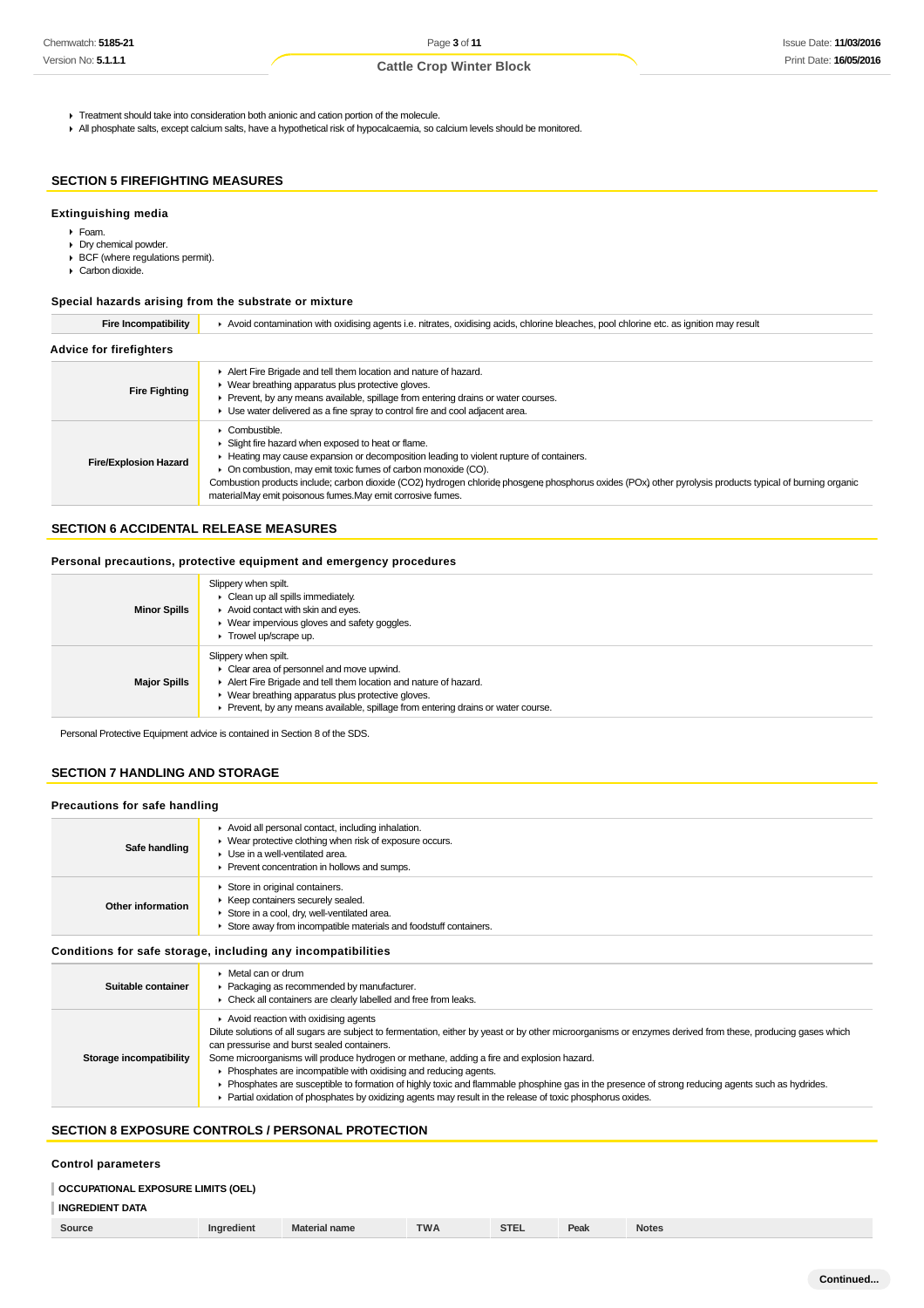| New Zealand Workplace<br>Exposure Standards (WES) | magnesium<br>oxide | Magnesium oxide fume                 | $10 \text{ mg/m}$                  | Not<br>Available  | Not<br>Available | Not Available                                                                        |
|---------------------------------------------------|--------------------|--------------------------------------|------------------------------------|-------------------|------------------|--------------------------------------------------------------------------------------|
| New Zealand Workplace<br>Exposure Standards (WES) | calcium oxide      | Calcium oxide                        | $2 \,\mathrm{mq/m}$ 3              | Not<br>Available  | Not<br>Available | Not Available                                                                        |
| New Zealand Workplace<br>Exposure Standards (WES) | zinc oxide         | Zinc oxide fume / Zinc<br>oxide Dust | $5 \,\mathrm{mq/m}3 / 10$<br>mq/m3 | $10 \text{ mg/m}$ | Not<br>Available | The value for inhalable dust containing no asbestos<br>and less than 1% free silica. |
| New Zealand Workplace<br>Exposure Standards (WES) | sodium<br>selenite | Selenium and<br>compounds, as Se     | $0.1 \text{ mg/m}$                 | Not<br>Available  | Not<br>Available | Not Available                                                                        |

# **EMERGENCY LIMITS**

| Ingredient                       | <b>Material name</b>                                                 | TEEL-1                |                     | TEEL-2               | TEEL-3         |
|----------------------------------|----------------------------------------------------------------------|-----------------------|---------------------|----------------------|----------------|
| magnesium oxide                  | Magnesium oxide                                                      | $22 \text{ mg/m}$     |                     | $22 \text{ mg/m}$    | 130 mg/m3      |
| calcium oxide                    | Calcium oxide                                                        | $6 \,\mathrm{mq/m}$ 3 |                     | 110 mg/m3            | 660 mg/m3      |
| sodium chloride                  | Chloride; (Chloride(1-); Chloride ions)                              | 1 ppm                 |                     | 2.52 ppm             | 30 ppm         |
| sodium chloride                  | Sodium chloride                                                      | 11 $mg/m3$            |                     | 120 mg/m3            | 1100 mg/m3     |
| copper sulfate                   | Copper sulfate; (Copper(II) sulfate)                                 | $2.5 \text{ mg/m}$ 3  |                     | $2.5 \text{ mg/m}$ 3 | 55 mg/m3       |
| copper sulfate                   | Copper(II) sulfate pentahydrate                                      | 12 mg/m3              |                     | 60 mg/m3             | 1200 mg/m3     |
| zinc oxide                       | Zinc oxide                                                           | $10 \,\mathrm{mq/m}$  |                     | $15 \,\mathrm{mq/m}$ | 2500 mg/m3     |
| sodium selenite                  | Sodium selenite                                                      | $0.44$ mg/m $3$       |                     | $2.3 \text{ mg/m}$   | $2.3$ mg/m $3$ |
| cobalt(II) sulfate, heptahydrate | Cobalt sulfate heptahydrate; (Cobalt(II) sulfate(1:1), heptahydrate) | $0.29$ mg/m $3$       |                     | $2.3 \text{ mg/m}$   | 120 mg/m3      |
| cobalt(II) sulfate, heptahydrate | Cobalt sulfate                                                       | $0.16$ mg/m $3$       |                     | $0.96$ mg/m $3$      | 84 mg/m3       |
| Ingredient                       | <b>Original IDLH</b>                                                 |                       | <b>Revised IDLH</b> |                      |                |
| molasses                         | Not Available                                                        |                       | Not Available       |                      |                |
|                                  |                                                                      |                       |                     |                      |                |
| magnesium oxide                  | N.E. mg/m3 / N.E. ppm                                                |                       | 750 mg/m3           |                      |                |
| calcium oxide                    | Unknown mg/m3 / Unknown ppm                                          |                       | 25 mg/m3            |                      |                |
| sodium chloride                  | Not Available                                                        |                       | Not Available       |                      |                |
| calcium phosphate, dibasic       | Not Available                                                        |                       | Not Available       |                      |                |
| aroma complex non-hazardous      | Not Available                                                        |                       | Not Available       |                      |                |
| copper sulfate                   | Not Available                                                        |                       | Not Available       |                      |                |
| zinc oxide                       | 2,500 mg/m3                                                          |                       | 500 mg/m3           |                      |                |
| calcium iodate                   | Not Available                                                        |                       | Not Available       |                      |                |
| sodium selenite                  | Unknown mg/m3 / Unknown ppm                                          |                       | 1 $mg/m3$           |                      |                |
| cobalt(II) sulfate, heptahydrate | Not Available                                                        |                       | Not Available       |                      |                |
| glycine, copper salt             | Not Available                                                        |                       | Not Available       |                      |                |

#### **Exposure controls**

| Appropriate engineering<br>controls | Engineering controls are used to remove a hazard or place a barrier between the worker and the hazard. Well-designed engineering controls can be highly<br>effective in protecting workers and will typically be independent of worker interactions to provide this high level of protection.<br>The basic types of engineering controls are:<br>Process controls which involve changing the way a job activity or process is done to reduce the risk.<br>Enclosure and/or isolation of emission source which keeps a selected hazard "physically" away from the worker and ventilation that strategically "adds" and<br>"removes" air in the work environment. |
|-------------------------------------|-----------------------------------------------------------------------------------------------------------------------------------------------------------------------------------------------------------------------------------------------------------------------------------------------------------------------------------------------------------------------------------------------------------------------------------------------------------------------------------------------------------------------------------------------------------------------------------------------------------------------------------------------------------------|
| <b>Personal protection</b>          |                                                                                                                                                                                                                                                                                                                                                                                                                                                                                                                                                                                                                                                                 |
| Eye and face protection             | Safety glasses with side shields.<br>Chemical goggles.<br>► Contact lenses may pose a special hazard; soft contact lenses may absorb and concentrate irritants. A written policy document, describing the wearing of<br>lenses or restrictions on use, should be created for each workplace or task.                                                                                                                                                                                                                                                                                                                                                            |
| <b>Skin protection</b>              | See Hand protection below                                                                                                                                                                                                                                                                                                                                                                                                                                                                                                                                                                                                                                       |
| Hands/feet protection               | ▶ Wear chemical protective gloves, e.g. PVC.<br>• Wear safety footwear or safety gumboots, e.g. Rubber                                                                                                                                                                                                                                                                                                                                                                                                                                                                                                                                                          |
| <b>Body protection</b>              | See Other protection below                                                                                                                                                                                                                                                                                                                                                                                                                                                                                                                                                                                                                                      |
| Other protection                    | $\triangleright$ Overalls.<br>▶ P.V.C. apron.<br>Barrier cream.                                                                                                                                                                                                                                                                                                                                                                                                                                                                                                                                                                                                 |
| <b>Thermal hazards</b>              | Not Available                                                                                                                                                                                                                                                                                                                                                                                                                                                                                                                                                                                                                                                   |

# **Recommended material(s)**

**GLOVE SELECTION INDEX**

Glove selection is based on a modified presentation of the:

 **"Forsberg Clothing Performance Index".**

 The effect(s) of the following substance(s) are taken into account in the **computergenerated** selection:

# **Respiratory protection**

Type A-P Filter of sufficient capacity. (AS/NZS 1716 & 1715, EN 143:2000 & 149:2001, ANSI Z88 or national equivalent)

| <b>Required Minimum</b>  | <b>Half-Face</b> | <b>Full-Face</b> | <b>Powered Air</b> |
|--------------------------|------------------|------------------|--------------------|
| <b>Protection Factor</b> | Respirator       | Respirator       | Respirator         |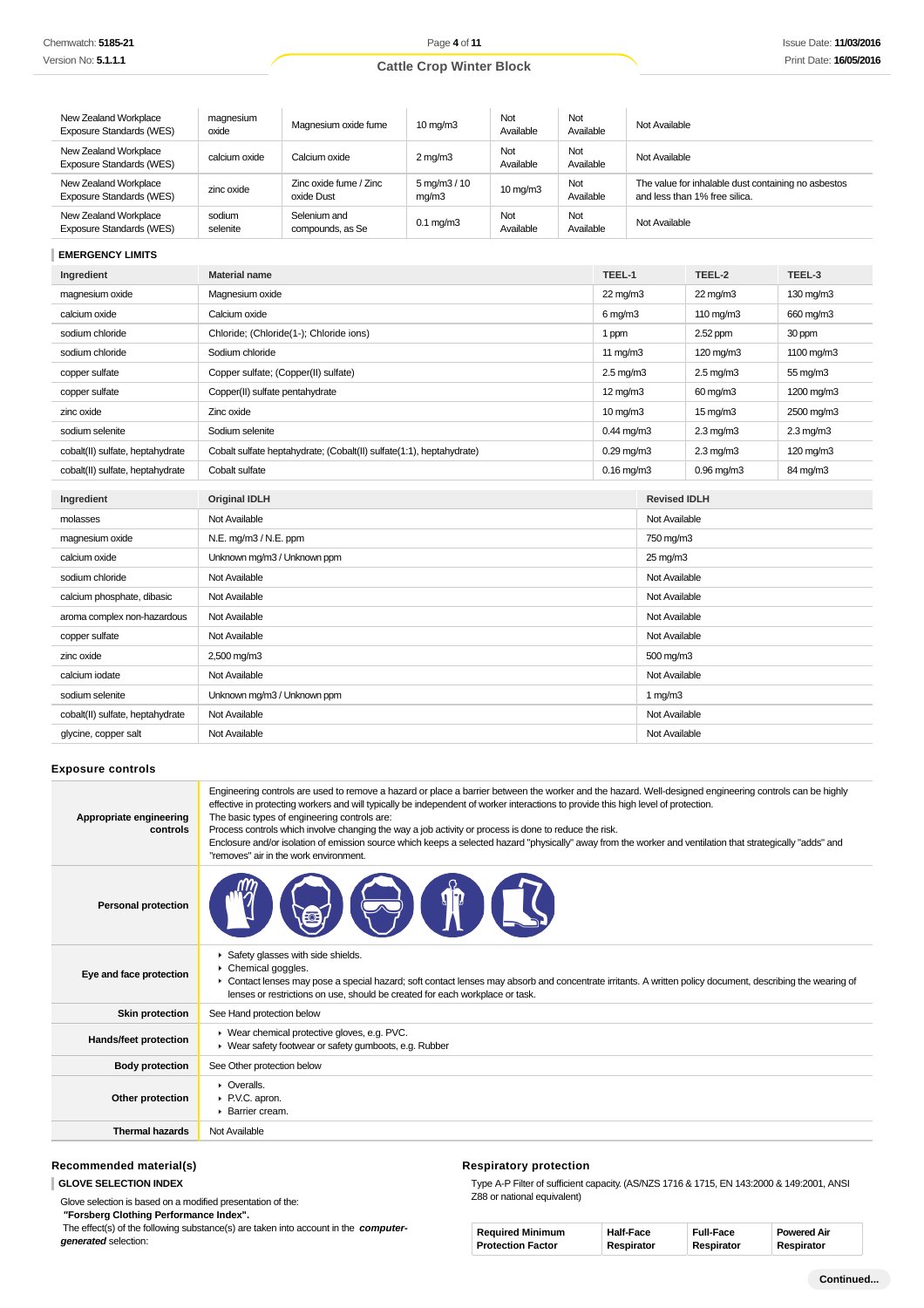Page **5** of **11**

### **Cattle Crop Winter Block**

Cattle Crop Winter Block

| Material         | CPI |
|------------------|-----|
| NATURAL RUBBER   | C   |
| NATURAL+NEOPRENE | C   |
| <b>NITRILE</b>   | C   |

\* CPI - Chemwatch Performance Index

A: Best Selection

B: Satisfactory; may degrade after 4 hours continuous immersion

C: Poor to Dangerous Choice for other than short term immersion

**NOTE**: As a series of factors will influence the actual performance of the glove, a final selection must be based on detailed observation. -

\* Where the glove is to be used on a short term, casual or infrequent basis, factors such as "feel" or convenience (e.g. disposability), may dictate a choice of gloves which might otherwise be unsuitable following long-term or frequent use. A qualified practitioner should be consulted.

| up to $10 \times ES$  | AP <sub>1</sub><br>Air-line* | ۰               | A PAPR-P1<br>- |
|-----------------------|------------------------------|-----------------|----------------|
| up to $50 \times ES$  | Air-line**                   | AP2             | A PAPR-P2      |
| up to $100 \times ES$ | -                            | A <sub>P3</sub> | ۰              |
|                       |                              | Air-line*       | -              |
| $100 + x ES$          | ۰                            | Air-line**      | A PAPR-P3      |

\* - Negative pressure demand \*\* - Continuous flow

 $A($ All classes) = Organic vapours, B AUS or B1 = Acid gasses, B2 = Acid gas or hydrogen cyanide(HCN), B3 = Acid gas or hydrogen cyanide(HCN), E = Sulfur dioxide(SO2), G = Agricultural chemicals, K = Ammonia(NH3), Hg = Mercury, NO = Oxides of nitrogen, MB = Methyl bromide,  $AX = Low$  boiling point organic compounds(below 65 degC)

#### **SECTION 9 PHYSICAL AND CHEMICAL PROPERTIES**

#### **Information on basic physical and chemical properties**

| Appearance                                      | Dark brown solid; will partially dissolve and mix with water. |                                                   |                |
|-------------------------------------------------|---------------------------------------------------------------|---------------------------------------------------|----------------|
|                                                 |                                                               |                                                   |                |
| <b>Physical state</b>                           | Solid                                                         | Relative density (Water = 1)                      | Not Available  |
| Odour                                           | Not Available                                                 | <b>Partition coefficient</b><br>n-octanol / water | Not Available  |
| <b>Odour threshold</b>                          | Not Available                                                 | Auto-ignition temperature<br>$(^{\circ}C)$        | Not Available  |
| pH (as supplied)                                | Not Available                                                 | Decomposition<br>temperature                      | Not Available  |
| Melting point / freezing<br>point (°C)          | Not Available                                                 | <b>Viscosity (cSt)</b>                            | Not Available  |
| Initial boiling point and<br>boiling range (°C) | Not Available                                                 | Molecular weight (g/mol)                          | Not Applicable |
| Flash point (°C)                                | Not Available                                                 | <b>Taste</b>                                      | Not Available  |
| <b>Evaporation rate</b>                         | Not Available                                                 | <b>Explosive properties</b>                       | Not Available  |
| Flammability                                    | Not Available                                                 | <b>Oxidising properties</b>                       | Not Available  |
| Upper Explosive Limit (%)                       | Not Available                                                 | Surface Tension (dyn/cm or<br>$mN/m$ )            | Not Applicable |
| Lower Explosive Limit (%)                       | Not Available                                                 | <b>Volatile Component (%vol)</b>                  | Not Available  |
| Vapour pressure (kPa)                           | Not Available                                                 | Gas group                                         | Not Available  |
| Solubility in water (g/L)                       | Partly miscible                                               | pH as a solution (1%)                             | Not Available  |
| Vapour density $(Air = 1)$                      | Not Available                                                 | VOC g/L                                           | Not Available  |

#### **SECTION 10 STABILITY AND REACTIVITY**

| Reactivity                                 | See section 7                                                             |
|--------------------------------------------|---------------------------------------------------------------------------|
| <b>Chemical stability</b>                  | Product is considered stable and hazardous polymerisation will not occur. |
| Possibility of hazardous<br>reactions      | See section 7                                                             |
| <b>Conditions to avoid</b>                 | See section 7                                                             |
| Incompatible materials                     | See section 7                                                             |
| <b>Hazardous decomposition</b><br>products | See section 5                                                             |

#### **SECTION 11 TOXICOLOGICAL INFORMATION**

#### **Information on toxicological effects**

| <b>Inhaled</b>      | Not normally a hazard due to non-volatile nature of product                                                                                                                                                                                                                                                                                                                                                                                                                                                                                                                                                                                                                                                                                                                                                                                                                                                                                                                                                                                                                                                                                                                                                                                |
|---------------------|--------------------------------------------------------------------------------------------------------------------------------------------------------------------------------------------------------------------------------------------------------------------------------------------------------------------------------------------------------------------------------------------------------------------------------------------------------------------------------------------------------------------------------------------------------------------------------------------------------------------------------------------------------------------------------------------------------------------------------------------------------------------------------------------------------------------------------------------------------------------------------------------------------------------------------------------------------------------------------------------------------------------------------------------------------------------------------------------------------------------------------------------------------------------------------------------------------------------------------------------|
| Ingestion           | Accidental ingestion of the material may be damaging to the health of the individual.<br>Magnesium salts are generally absorbed so slowly that swallowing these cause few toxic effects, with purging being the most significant. If it cannot be<br>removed (for example in bowel obstruction or paralysis), it may irritate the gut lining and be absorbed into the body.<br>Side effects of magnesium salts include upset stomach, dry mouth, dry nose, dry throat, drowsiness, nausea, heartburn, and thickening of the lining of the throat<br>and nose.<br>The magnesium ion causes salt disturbances, central nervous system depression, involvement of the heart, loss of reflexes and death from paralysis of<br>breathing; these effects, however, are rare without pre-existing kidney or bowel disorders.<br>Polysaccharides are not easily absorbed from the digestive tract, but may produce a laxative effect. Larger doses may produce intestinal or stomach blockage.<br>As absorption of phosphates from the bowel is poor, poisoning this way is less likely. Effects can include vomiting, tiredness, fever, diarrhoea, low blood<br>pressure, slow pulse, cyanosis, spasms of the wrist, coma and severe body spasms. |
| <b>Skin Contact</b> | This material can cause inflammation of the skin on contact in some persons.<br>The material may accentuate any pre-existing dermatitis condition<br>Skin contact is not thought to have harmful health effects (as classified under EC Directives); the material may still produce health damage following entry                                                                                                                                                                                                                                                                                                                                                                                                                                                                                                                                                                                                                                                                                                                                                                                                                                                                                                                          |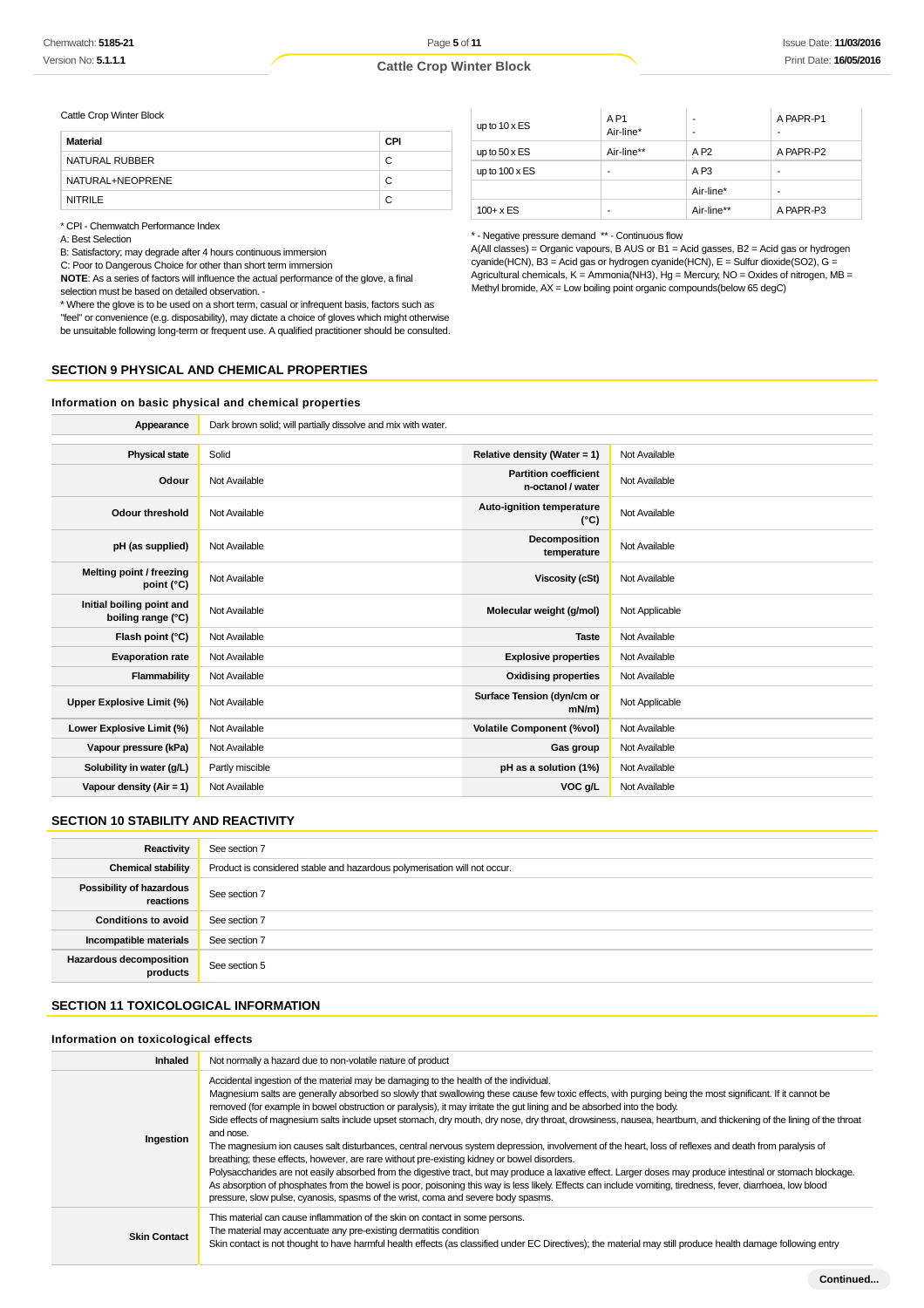|                                 | through wounds, lesions or abrasions.<br>Irritation caused by calcium oxide is a result of local liberation of heat and dehydration of tissues which occurs on "slaking" of the small size particles and the<br>resulting alkalinity of the slaked product.<br>Open cuts, abraded or irritated skin should not be exposed to this material<br>Entry into the blood-stream, through, for example, cuts, abrasions or lesions, may produce systemic injury with harmful effects. Examine the skin prior to the use<br>of the material and ensure that any external damage is suitably protected.                                                                                                                                                                                   |                                                                                                                                                       |  |
|---------------------------------|----------------------------------------------------------------------------------------------------------------------------------------------------------------------------------------------------------------------------------------------------------------------------------------------------------------------------------------------------------------------------------------------------------------------------------------------------------------------------------------------------------------------------------------------------------------------------------------------------------------------------------------------------------------------------------------------------------------------------------------------------------------------------------|-------------------------------------------------------------------------------------------------------------------------------------------------------|--|
| Eye                             | This material can cause eye irritation and damage in some persons.                                                                                                                                                                                                                                                                                                                                                                                                                                                                                                                                                                                                                                                                                                               |                                                                                                                                                       |  |
| Chronic                         | Substance accumulation, in the human body, may occur and may cause some concern following repeated or long-term occupational exposure.<br>A case of chronic abuse of magnesium citrate (a mild purgative), by a 62 year-old woman, has been reported. Symptoms of abuse included lethargy and severe<br>refractory hypotension. Pathology revealed extreme hypermagnesaemia [6.25 mmol per litre]. She also was found to have a perforated duodenal ulcer.<br>Sodium phosphate dibasic can cause stones in the kidney, loss of mineral from the bones and loss of thyroid gland function.<br>Studies indicate that diets containing large amounts of non-absorbable polysaccharides, such as cellulose, might decrease absorption of calcium, magnesium,<br>zinc and phosphorus. |                                                                                                                                                       |  |
|                                 | <b>TOXICITY</b>                                                                                                                                                                                                                                                                                                                                                                                                                                                                                                                                                                                                                                                                                                                                                                  | <b>IRRITATION</b>                                                                                                                                     |  |
| <b>Cattle Crop Winter Block</b> | Not Available                                                                                                                                                                                                                                                                                                                                                                                                                                                                                                                                                                                                                                                                                                                                                                    | Not Available                                                                                                                                         |  |
|                                 | <b>TOXICITY</b>                                                                                                                                                                                                                                                                                                                                                                                                                                                                                                                                                                                                                                                                                                                                                                  | <b>IRRITATION</b>                                                                                                                                     |  |
| molasses                        | Not Available                                                                                                                                                                                                                                                                                                                                                                                                                                                                                                                                                                                                                                                                                                                                                                    | Not Available                                                                                                                                         |  |
|                                 | <b>TOXICITY</b>                                                                                                                                                                                                                                                                                                                                                                                                                                                                                                                                                                                                                                                                                                                                                                  | <b>IRRITATION</b>                                                                                                                                     |  |
| magnesium oxide                 | Not Available                                                                                                                                                                                                                                                                                                                                                                                                                                                                                                                                                                                                                                                                                                                                                                    | Nil reported                                                                                                                                          |  |
|                                 | <b>TOXICITY</b>                                                                                                                                                                                                                                                                                                                                                                                                                                                                                                                                                                                                                                                                                                                                                                  | <b>IRRITATION</b>                                                                                                                                     |  |
|                                 | Dermal (rabbit) LD50: >2500 mg/kg <sup>[1]</sup>                                                                                                                                                                                                                                                                                                                                                                                                                                                                                                                                                                                                                                                                                                                                 | Not Available                                                                                                                                         |  |
| calcium oxide                   | Inhalation (rat) LC50: 1.026 mg/L1 h <sup>[1]</sup>                                                                                                                                                                                                                                                                                                                                                                                                                                                                                                                                                                                                                                                                                                                              |                                                                                                                                                       |  |
|                                 | Oral (rat) LD50: 790 mg/kg <sup>[1]</sup>                                                                                                                                                                                                                                                                                                                                                                                                                                                                                                                                                                                                                                                                                                                                        |                                                                                                                                                       |  |
|                                 | <b>TOXICITY</b>                                                                                                                                                                                                                                                                                                                                                                                                                                                                                                                                                                                                                                                                                                                                                                  | <b>IRRITATION</b>                                                                                                                                     |  |
|                                 | Dermal (rabbit) LD50: >10000 mg/kg <sup>[1]</sup>                                                                                                                                                                                                                                                                                                                                                                                                                                                                                                                                                                                                                                                                                                                                | Eye (rabbit): 10 mg - moderate                                                                                                                        |  |
| sodium chloride                 | Oral (rat) LD50: 3000 mg/kgd <sup>[2]</sup>                                                                                                                                                                                                                                                                                                                                                                                                                                                                                                                                                                                                                                                                                                                                      | Eye (rabbit):100 mg/24h - moderate                                                                                                                    |  |
|                                 |                                                                                                                                                                                                                                                                                                                                                                                                                                                                                                                                                                                                                                                                                                                                                                                  | Skin (rabbit): 500 mg/24h - mild                                                                                                                      |  |
|                                 | <b>TOXICITY</b>                                                                                                                                                                                                                                                                                                                                                                                                                                                                                                                                                                                                                                                                                                                                                                  | <b>IRRITATION</b>                                                                                                                                     |  |
|                                 | Dermal (rabbit) LD50: >7940 mg/kg8 <sup>[2]</sup>                                                                                                                                                                                                                                                                                                                                                                                                                                                                                                                                                                                                                                                                                                                                | [Manufacturer]                                                                                                                                        |  |
| calcium phosphate, dibasic      | Oral (rat) LD50: >2000 mg/kg <sup>[1]</sup>                                                                                                                                                                                                                                                                                                                                                                                                                                                                                                                                                                                                                                                                                                                                      | Eye (rabbit): 8 on a scale of 110                                                                                                                     |  |
|                                 |                                                                                                                                                                                                                                                                                                                                                                                                                                                                                                                                                                                                                                                                                                                                                                                  | Skin (rabbit): 0 on a scale of 8                                                                                                                      |  |
|                                 |                                                                                                                                                                                                                                                                                                                                                                                                                                                                                                                                                                                                                                                                                                                                                                                  |                                                                                                                                                       |  |
|                                 | <b>TOXICITY</b>                                                                                                                                                                                                                                                                                                                                                                                                                                                                                                                                                                                                                                                                                                                                                                  | <b>IRRITATION</b>                                                                                                                                     |  |
| copper sultate                  | dermal (rat) LD50: >2000 mg/kg <sup>[1]</sup>                                                                                                                                                                                                                                                                                                                                                                                                                                                                                                                                                                                                                                                                                                                                    | Nil reported                                                                                                                                          |  |
|                                 | Oral (rat) LD50: 300 mg/kg <sup>[2]</sup>                                                                                                                                                                                                                                                                                                                                                                                                                                                                                                                                                                                                                                                                                                                                        |                                                                                                                                                       |  |
|                                 | <b>TOXICITY</b>                                                                                                                                                                                                                                                                                                                                                                                                                                                                                                                                                                                                                                                                                                                                                                  | <b>IRRITATION</b>                                                                                                                                     |  |
| zinc oxide                      | Oral (rat) LD50: >5000 mg/kg <sup>[1]</sup>                                                                                                                                                                                                                                                                                                                                                                                                                                                                                                                                                                                                                                                                                                                                      | Eye (rabbit) : 500 mg/24 h - mild                                                                                                                     |  |
|                                 |                                                                                                                                                                                                                                                                                                                                                                                                                                                                                                                                                                                                                                                                                                                                                                                  | Skin (rabbit) : 500 mg/24 h- mild                                                                                                                     |  |
| calcium iodate                  | <b>TOXICITY</b>                                                                                                                                                                                                                                                                                                                                                                                                                                                                                                                                                                                                                                                                                                                                                                  | <b>IRRITATION</b>                                                                                                                                     |  |
|                                 | Not Available                                                                                                                                                                                                                                                                                                                                                                                                                                                                                                                                                                                                                                                                                                                                                                    | Not Available                                                                                                                                         |  |
|                                 | <b>TOXICITY</b>                                                                                                                                                                                                                                                                                                                                                                                                                                                                                                                                                                                                                                                                                                                                                                  | <b>IRRITATION</b>                                                                                                                                     |  |
| sodium selenite                 | Oral (rat) LD50: 7 mg/kgd <sup>[2]</sup>                                                                                                                                                                                                                                                                                                                                                                                                                                                                                                                                                                                                                                                                                                                                         | Nil reported                                                                                                                                          |  |
| cobalt(II) sulfate,             | <b>TOXICITY</b>                                                                                                                                                                                                                                                                                                                                                                                                                                                                                                                                                                                                                                                                                                                                                                  | <b>IRRITATION</b>                                                                                                                                     |  |
| heptahydrate                    | Oral (rat) LD50: 582 mg/kg <sup>[2]</sup>                                                                                                                                                                                                                                                                                                                                                                                                                                                                                                                                                                                                                                                                                                                                        | Nil reported                                                                                                                                          |  |
|                                 | <b>TOXICITY</b>                                                                                                                                                                                                                                                                                                                                                                                                                                                                                                                                                                                                                                                                                                                                                                  | <b>IRRITATION</b>                                                                                                                                     |  |
| glycine, copper salt            | Not Available                                                                                                                                                                                                                                                                                                                                                                                                                                                                                                                                                                                                                                                                                                                                                                    | Not Available                                                                                                                                         |  |
| Legend:                         | extracted from RTECS - Register of Toxic Effect of chemical Substances                                                                                                                                                                                                                                                                                                                                                                                                                                                                                                                                                                                                                                                                                                           | 1. Value obtained from Europe ECHA Registered Substances - Acute toxicity 2.* Value obtained from manufacturer's SDS. Unless otherwise specified data |  |

**SODIUM CHLORIDE**

Asthma-like symptoms may continue for months or even years after exposure to the material ceases. This may be due to a non-allergenic condition known as reactive airways dysfunction syndrome (RADS) which can occur following exposure to high levels of highly irritating compound. Key criteria for the diagnosis of RADS include the absence of preceding respiratory disease, in a non-atopic individual, with abrupt onset of persistent asthma-like symptoms within minutes to hours of a documented exposure to the irritant. A reversible airflow pattern, on spirometry, with the presence of moderate to severe bronchial hyperreactivity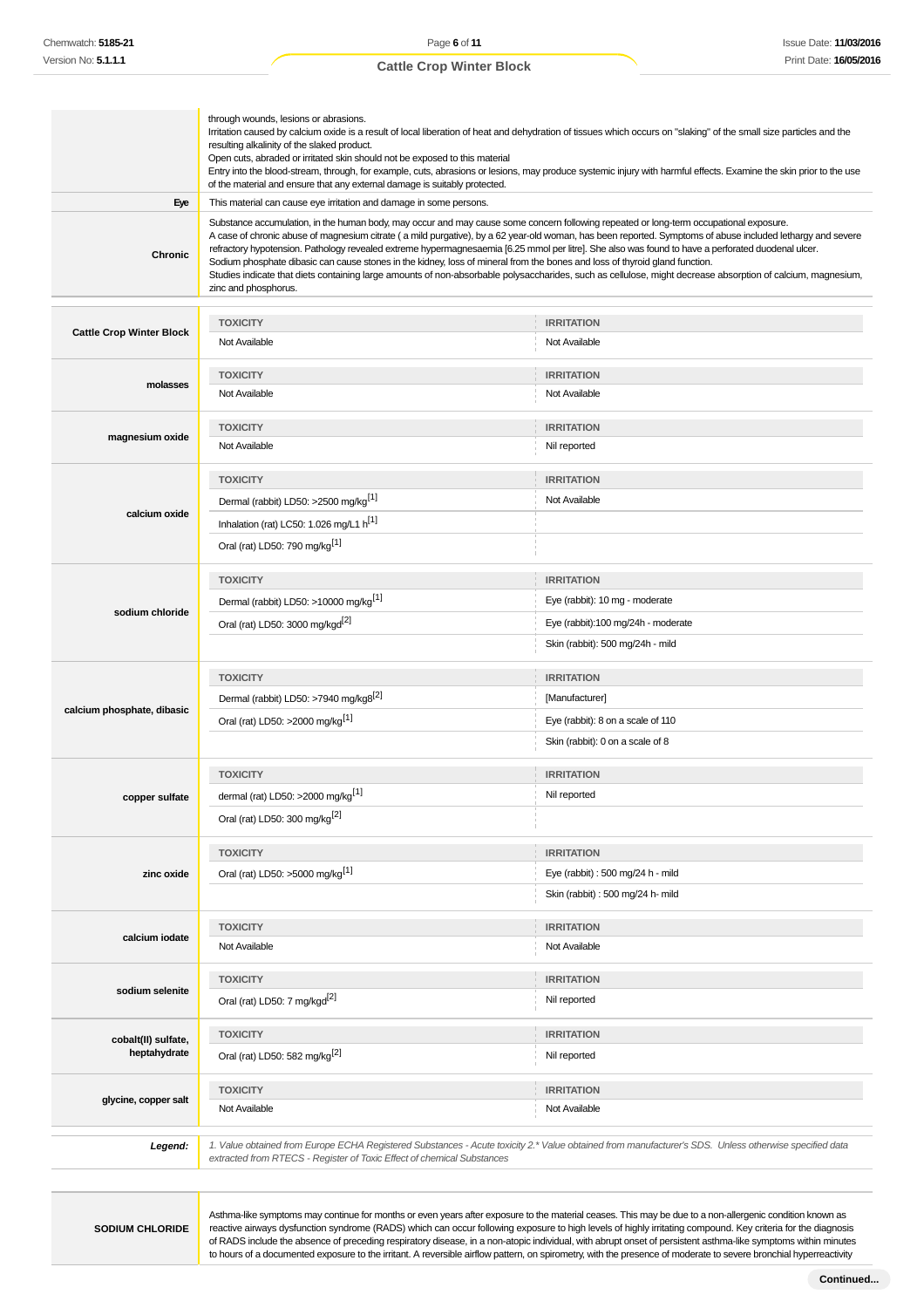|                                                                           | on methacholine challenge testing and the lack of minimal lymphocytic inflammation, without eosinophilia, have also been included in the criteria for diagnosis of<br>RADS.<br>The material may produce moderate eye irritation leading to inflammation. Repeated or prolonged exposure to irritants may produce conjunctivitis.<br>The material may cause skin irritation after prolonged or repeated exposure and may produce on contact skin redness, swelling, the production of vesicles,<br>scaling and thickening of the skin.                                                                                                                                                                                                                                                                                                                                                                                                                                                                                                                                                                                                                                                                                                                                                                                                                                                                                                   |                                                                                                                                                                    |  |  |  |
|---------------------------------------------------------------------------|-----------------------------------------------------------------------------------------------------------------------------------------------------------------------------------------------------------------------------------------------------------------------------------------------------------------------------------------------------------------------------------------------------------------------------------------------------------------------------------------------------------------------------------------------------------------------------------------------------------------------------------------------------------------------------------------------------------------------------------------------------------------------------------------------------------------------------------------------------------------------------------------------------------------------------------------------------------------------------------------------------------------------------------------------------------------------------------------------------------------------------------------------------------------------------------------------------------------------------------------------------------------------------------------------------------------------------------------------------------------------------------------------------------------------------------------|--------------------------------------------------------------------------------------------------------------------------------------------------------------------|--|--|--|
| <b>COPPER SULFATE</b>                                                     | Asthma-like symptoms may continue for months or even years after exposure to the material ceases. This may be due to a non-allergenic condition known as<br>reactive airways dysfunction syndrome (RADS) which can occur following exposure to high levels of highly irritating compound. Key criteria for the diagnosis<br>of RADS include the absence of preceding respiratory disease, in a non-atopic individual, with abrupt onset of persistent asthma-like symptoms within minutes<br>to hours of a documented exposure to the irritant. A reversible airflow pattern, on spirometry, with the presence of moderate to severe bronchial hyperreactivity<br>on methacholine challenge testing and the lack of minimal lymphocytic inflammation, without eosinophilia, have also been included in the criteria for diagnosis<br>of RADS.<br>For copper sulfate<br>Copper sulfate is corrosive. Side effects are diverse and multi-systemic, and include severe gastrointestinal symptoms and signs, metallic taste in the mouth,<br>burning pain in the chest, headache, sweating, shock and damage to brain, liver and kidneys. It has been reported as a cause of human suicide. On exposure, it<br>can cause dose dependent damage to the skin and eye, also, eczema and allergic reactions.                                                                                                                                    |                                                                                                                                                                    |  |  |  |
| <b>ZINC OXIDE</b>                                                         | The material may cause skin irritation after prolonged or repeated exposure and may produce on contact skin redness, swelling, the production of vesicles,<br>scaling and thickening of the skin.                                                                                                                                                                                                                                                                                                                                                                                                                                                                                                                                                                                                                                                                                                                                                                                                                                                                                                                                                                                                                                                                                                                                                                                                                                       |                                                                                                                                                                    |  |  |  |
| <b>CALCIUM IODATE</b>                                                     | Asthma-like symptoms may continue for months or even years after exposure to the material ceases. This may be due to a non-allergenic condition known as<br>reactive airways dysfunction syndrome (RADS) which can occur following exposure to high levels of highly irritating compound. Key criteria for the diagnosis<br>of RADS include the absence of preceding respiratory disease, in a non-atopic individual, with abrupt onset of persistent asthma-like symptoms within minutes<br>to hours of a documented exposure to the irritant. A reversible airflow pattern, on spirometry, with the presence of moderate to severe bronchial hyperreactivity<br>on methacholine challenge testing and the lack of minimal lymphocytic inflammation, without eosinophilia, have also been included in the criteria for diagnosis<br>of RADS.<br>No significant acute toxicological data identified in literature search.                                                                                                                                                                                                                                                                                                                                                                                                                                                                                                               |                                                                                                                                                                    |  |  |  |
| <b>COBALT(II) SULFATE,</b><br><b>HEPTAHYDRATE</b>                         | The following information refers to contact allergens as a group and may not be specific to this product.<br>Contact allergies quickly manifest themselves as contact eczema, more rarely as urticaria or Quincke's oedema. The pathogenesis of contact eczema involves<br>a cell-mediated (T lymphocytes) immune reaction of the delayed type. Other allergic skin reactions, e.g. contact urticaria, involve antibody-mediated immune<br>reactions.<br>Allergic reactions involving the respiratory tract are usually due to interactions between IgE antibodies and allergens and occur rapidly. Allergic potential of the<br>allergen and period of exposure often determine the severity of symptoms. Some people may be genetically more prone than others, and exposure to other<br>irritants may aggravate symptoms. Allergy causing activity is due to interactions with proteins.<br>Attention should be paid to atopic diathesis, characterised by increased susceptibility to nasal inflammation, asthma and eczema.<br>Exogenous allergic alveolitis is induced essentially by allergen specific immune-complexes of the IgG type; cell-mediated reactions (T lymphocytes) may be<br>involved. Such allergy is of the delayed type with onset up to four hours following exposure.<br><b>WARNING:</b> This substance has been classified by the IARC as Group 2B: Possibly Carcinogenic to Humans.<br>as the heptahydrate: |                                                                                                                                                                    |  |  |  |
| <b>MOLASSES &amp; GLYCINE,</b><br><b>COPPER SALT</b>                      | No significant acute toxicological data identified in literature search.                                                                                                                                                                                                                                                                                                                                                                                                                                                                                                                                                                                                                                                                                                                                                                                                                                                                                                                                                                                                                                                                                                                                                                                                                                                                                                                                                                |                                                                                                                                                                    |  |  |  |
| <b>MAGNESIUM OXIDE &amp;</b><br><b>SODIUM SELENITE</b>                    | The following information refers to contact allergens as a group and may not be specific to this product.<br>Contact allergies quickly manifest themselves as contact eczema, more rarely as urticaria or Quincke's oedema. The pathogenesis of contact eczema involves<br>a cell-mediated (T lymphocytes) immune reaction of the delayed type. Other allergic skin reactions, e.g. contact urticaria, involve antibody-mediated immune<br>reactions.<br>Asthma-like symptoms may continue for months or even years after exposure to the material ceases. This may be due to a non-allergenic condition known as<br>reactive airways dysfunction syndrome (RADS) which can occur following exposure to high levels of highly irritating compound. Key criteria for the diagnosis<br>of RADS include the absence of preceding respiratory disease, in a non-atopic individual, with abrupt onset of persistent asthma-like symptoms within minutes<br>to hours of a documented exposure to the irritant. A reversible airflow pattern, on spirometry, with the presence of moderate to severe bronchial hyperreactivity<br>on methacholine challenge testing and the lack of minimal lymphocytic inflammation, without eosinophilia, have also been included in the criteria for diagnosis<br>of RADS.                                                                                                                                  |                                                                                                                                                                    |  |  |  |
| <b>CALCIUM OXIDE &amp;</b><br><b>CALCIUM PHOSPHATE,</b><br><b>DIBASIC</b> | Asthma-like symptoms may continue for months or even years after exposure to the material ceases. This may be due to a non-allergenic condition known as<br>reactive airways dysfunction syndrome (RADS) which can occur following exposure to high levels of highly irritating compound. Key criteria for the diagnosis<br>of RADS include the absence of preceding respiratory disease, in a non-atopic individual, with abrupt onset of persistent asthma-like symptoms within minutes<br>to hours of a documented exposure to the irritant. A reversible airflow pattern, on spirometry, with the presence of moderate to severe bronchial hyperreactivity<br>on methacholine challenge testing and the lack of minimal lymphocytic inflammation, without eosinophilia, have also been included in the criteria for diagnosis<br>of RADS.                                                                                                                                                                                                                                                                                                                                                                                                                                                                                                                                                                                           |                                                                                                                                                                    |  |  |  |
| <b>Acute Toxicity</b>                                                     | $\circledcirc$<br>Carcinogenicity                                                                                                                                                                                                                                                                                                                                                                                                                                                                                                                                                                                                                                                                                                                                                                                                                                                                                                                                                                                                                                                                                                                                                                                                                                                                                                                                                                                                       | $\circ$                                                                                                                                                            |  |  |  |
| <b>Skin Irritation/Corrosion</b>                                          | ✔<br>Reproductivity                                                                                                                                                                                                                                                                                                                                                                                                                                                                                                                                                                                                                                                                                                                                                                                                                                                                                                                                                                                                                                                                                                                                                                                                                                                                                                                                                                                                                     | $\circledcirc$                                                                                                                                                     |  |  |  |
| <b>Serious Eye</b><br>Damage/Irritation                                   | v<br><b>STOT - Single Exposure</b>                                                                                                                                                                                                                                                                                                                                                                                                                                                                                                                                                                                                                                                                                                                                                                                                                                                                                                                                                                                                                                                                                                                                                                                                                                                                                                                                                                                                      | $\circledcirc$                                                                                                                                                     |  |  |  |
| <b>Respiratory or Skin</b><br>sensitisation                               | $\circledcirc$<br>O<br><b>STOT - Repeated Exposure</b>                                                                                                                                                                                                                                                                                                                                                                                                                                                                                                                                                                                                                                                                                                                                                                                                                                                                                                                                                                                                                                                                                                                                                                                                                                                                                                                                                                                  |                                                                                                                                                                    |  |  |  |
| <b>Mutagenicity</b>                                                       | $\odot$<br><b>Aspiration Hazard</b>                                                                                                                                                                                                                                                                                                                                                                                                                                                                                                                                                                                                                                                                                                                                                                                                                                                                                                                                                                                                                                                                                                                                                                                                                                                                                                                                                                                                     | ◎                                                                                                                                                                  |  |  |  |
|                                                                           | Legend:                                                                                                                                                                                                                                                                                                                                                                                                                                                                                                                                                                                                                                                                                                                                                                                                                                                                                                                                                                                                                                                                                                                                                                                                                                                                                                                                                                                                                                 | $\blacktriangleright$ - Data available but does not fill the criteria for classification<br>$\blacktriangleright$ - Data required to make classification available |  |  |  |

 $\bigcirc$  – Data Not Available to make classification

# **SECTION 12 ECOLOGICAL INFORMATION**

# **Toxicity**

| Ingredient    | <b>Endpoint</b> | <b>Test Duration (hr)</b> | <b>Species</b>                | Value      | Source |
|---------------|-----------------|---------------------------|-------------------------------|------------|--------|
| calcium oxide | <b>LC50</b>     | 96                        | Fish                          | 33.884mg/L |        |
| calcium oxide | <b>EC50</b>     | 48                        | Crustacea                     | 49.1mg/L   |        |
| calcium oxide | <b>EC50</b>     | 1.5                       | Algae or other aquatic plants | 50-100mg/L |        |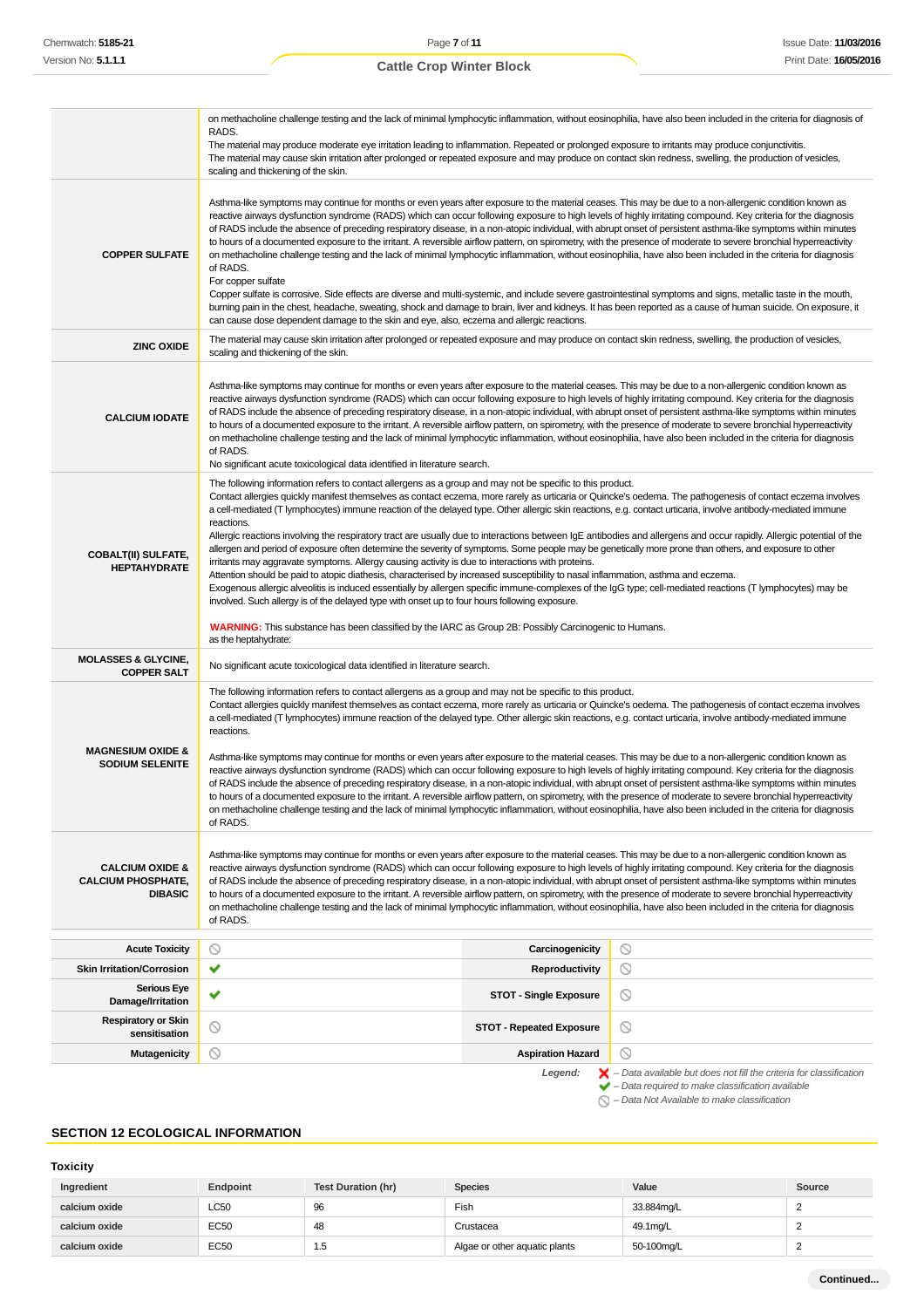| calcium oxide                       | <b>EC50</b> | 72   | Algae or other aquatic plants                                                                                                                                                                                                                                                                            | >100mg/L         | $\sqrt{2}$              |
|-------------------------------------|-------------|------|----------------------------------------------------------------------------------------------------------------------------------------------------------------------------------------------------------------------------------------------------------------------------------------------------------|------------------|-------------------------|
| calcium oxide                       | <b>NOEC</b> | 72   | Algae or other aquatic plants                                                                                                                                                                                                                                                                            | <23mg/L          | $\overline{2}$          |
| sodium chloride                     | EC50        | 384  | Crustacea                                                                                                                                                                                                                                                                                                | 140.582mg/L      | 3                       |
| sodium chloride                     | LC50        | 96   | Fish                                                                                                                                                                                                                                                                                                     | 620.199mg/L      | 3                       |
| sodium chloride                     | EC50        | 48   | Crustacea                                                                                                                                                                                                                                                                                                | 402.6mg/L        | 4                       |
| sodium chloride                     | EC50        | 96   | Algae or other aquatic plants                                                                                                                                                                                                                                                                            | 2430mg/L         | 4                       |
| sodium chloride                     | <b>NOEC</b> | 6    | Fish                                                                                                                                                                                                                                                                                                     | $0.001$ mg/L     | $\overline{4}$          |
| calcium phosphate, dibasic          | LC50        | 96   | Fish                                                                                                                                                                                                                                                                                                     | >100mg/L         | $\overline{c}$          |
| calcium phosphate, dibasic          | <b>EC50</b> | 48   | Crustacea                                                                                                                                                                                                                                                                                                | >100mg/L         | $\overline{c}$          |
| calcium phosphate, dibasic          | EC50        | 48   | Algae or other aquatic plants                                                                                                                                                                                                                                                                            | 300mg/L          | $\overline{2}$          |
| calcium phosphate, dibasic          | EC50        | 72   | Algae or other aquatic plants                                                                                                                                                                                                                                                                            | $>100$ mg/L      | $\overline{2}$          |
| calcium phosphate, dibasic          | <b>NOEC</b> | 72   | Algae or other aquatic plants                                                                                                                                                                                                                                                                            | $>100$ mg/L      | $\overline{\mathbf{c}}$ |
| copper sulfate                      | <b>BCF</b>  | 1440 | Fish                                                                                                                                                                                                                                                                                                     | 1800.00mg/L      | 4                       |
| copper sulfate                      | <b>EC50</b> | 24   | Algae or other aquatic plants                                                                                                                                                                                                                                                                            | 0.00000027mg/L   | 4                       |
| copper sulfate                      | EC50        | 48   | Crustacea                                                                                                                                                                                                                                                                                                | $0.0034$ mg/L    | $\overline{\mathbf{4}}$ |
| copper sulfate                      | EC50        | 72   | Algae or other aquatic plants                                                                                                                                                                                                                                                                            | 0.0004mg/L       | 4                       |
| copper sulfate                      | LC50        | 96   | Fish                                                                                                                                                                                                                                                                                                     | 0.000057mg/L     | $\overline{\mathbf{4}}$ |
| copper sulfate                      | <b>NOEC</b> | 384  | Fish                                                                                                                                                                                                                                                                                                     | 0.00005mg/L      | 4                       |
| zinc oxide                          | <b>BCF</b>  | 336  | Fish                                                                                                                                                                                                                                                                                                     | 4376.673mg/L     | 4                       |
| zinc oxide                          | EC20        | 72   | Algae or other aquatic plants                                                                                                                                                                                                                                                                            | $0.023$ mg/L     | 4                       |
| zinc oxide                          | EC50        | 72   | Algae or other aquatic plants                                                                                                                                                                                                                                                                            | 0.042mg/L        | 4                       |
| zinc oxide                          | LC50        | 96   | Fish                                                                                                                                                                                                                                                                                                     | $0.112$ mg/L     | $\overline{\mathbf{c}}$ |
| zinc oxide                          | EC50        | 48   | Crustacea                                                                                                                                                                                                                                                                                                | 0.105mg/L        | $\overline{2}$          |
| zinc oxide                          | <b>NOEC</b> | 72   | Algae or other aquatic plants                                                                                                                                                                                                                                                                            | 0.0000013mg/L    | $\overline{2}$          |
| calcium iodate                      | LC50        | 96   | Fish                                                                                                                                                                                                                                                                                                     | 350mg/L          | $\overline{2}$          |
| calcium iodate                      | <b>NOEC</b> | 168  | Fish                                                                                                                                                                                                                                                                                                     | 100mg/L          | $\overline{c}$          |
| sodium selenite                     | <b>BCF</b>  | 2016 | Fish                                                                                                                                                                                                                                                                                                     | 13.1mg/L         | $\overline{\mathbf{4}}$ |
| sodium selenite                     | <b>EC50</b> | 48   | Crustacea                                                                                                                                                                                                                                                                                                | 0.47mg/L         | 4                       |
| sodium selenite                     | <b>EC50</b> | 504  | Crustacea                                                                                                                                                                                                                                                                                                | $0.35$ mg/L      | 4                       |
| sodium selenite                     | LC50        | 96   | Fish                                                                                                                                                                                                                                                                                                     | $0.29$ mg/L      | $\overline{\mathbf{4}}$ |
| sodium selenite                     | <b>NOEC</b> | 4320 | Fish                                                                                                                                                                                                                                                                                                     | <0.00483mg/L     | $\overline{c}$          |
| sodium selenite                     | <b>EC50</b> | 96   | Algae or other aquatic plants                                                                                                                                                                                                                                                                            | 0.355mg/L        | $\boldsymbol{2}$        |
| cobalt(II) sulfate,<br>heptahydrate | <b>BCF</b>  | 840  | Algae or other aquatic plants                                                                                                                                                                                                                                                                            | 5mg/L            | 4                       |
| cobalt(II) sulfate,<br>heptahydrate | LC50        | 96   | Fish                                                                                                                                                                                                                                                                                                     | 1.406mg/L        | $\overline{c}$          |
| cobalt(II) sulfate,<br>heptahydrate | EC50        | 48   | Crustacea                                                                                                                                                                                                                                                                                                | 2.618mg/L        | $\overline{2}$          |
| cobalt(II) sulfate,<br>heptahydrate | EC50        | 504  | Crustacea                                                                                                                                                                                                                                                                                                | 0.012mg/L        | $\overline{2}$          |
| cobalt(II) sulfate,<br>heptahydrate | EC50        | 72   | Algae or other aquatic plants                                                                                                                                                                                                                                                                            | $0.09$ mg/L      | $\overline{2}$          |
| cobalt(II) sulfate,<br>heptahydrate | <b>NOEC</b> | 168  | Algae or other aquatic plants                                                                                                                                                                                                                                                                            | 0.0001mg/L       | $\overline{2}$          |
| glycine, copper salt                | EC50        | 384  | Crustacea                                                                                                                                                                                                                                                                                                | 7.36142mg/L      | 3                       |
| glycine, copper salt                | EC50        | 96   | Algae or other aquatic plants                                                                                                                                                                                                                                                                            | 452376.84821mg/L | 3                       |
| glycine, copper salt                | LC50        | 96   | Fish                                                                                                                                                                                                                                                                                                     | 581.59149mg/L    | 3                       |
| Legend:                             |             |      | Extracted from 1. IUCLID Toxicity Data 2. Europe ECHA Registered Substances - Ecotoxicological Information - Aquatic Toxicity 3. EPIWIN Suite V3.12 -<br>Aquatic Toxicity Data (Estimated) 4. US EPA, Ecotox database - Aquatic Toxicity Data 5. ECETOC Aquatic Hazard Assessment Data 6. NITE (Japan) - |                  |                         |

Aquatic Toxicity Data (Estimated) 4. US EPA, Ecotox database - Aquatic Toxicity Data 5. ECETOC Aquatic Hazard Assessment Data 6. NITE (Japan) - Bioconcentration Data 7. METI (Japan) - Bioconcentration Data 8. Vendor Data

#### **DO NOT** discharge into sewer or waterways.

# **Persistence and degradability**

| Ingredient           | Persistence: Water/Soil | Persistence: Air |
|----------------------|-------------------------|------------------|
| sodium chloride      | LOW                     | <b>LOW</b>       |
| copper sulfate       | HIGH                    | <b>HIGH</b>      |
| glycine, copper salt | <b>HIGH</b>             | <b>HIGH</b>      |

# **Bioaccumulative potential**

| Ingredient   | <b>Bioaccumulation</b> |
|--------------|------------------------|
| ium chloride | $(LogKOW = 0.5392)$    |
| e∩dii        | <b>LOW</b>             |
|              |                        |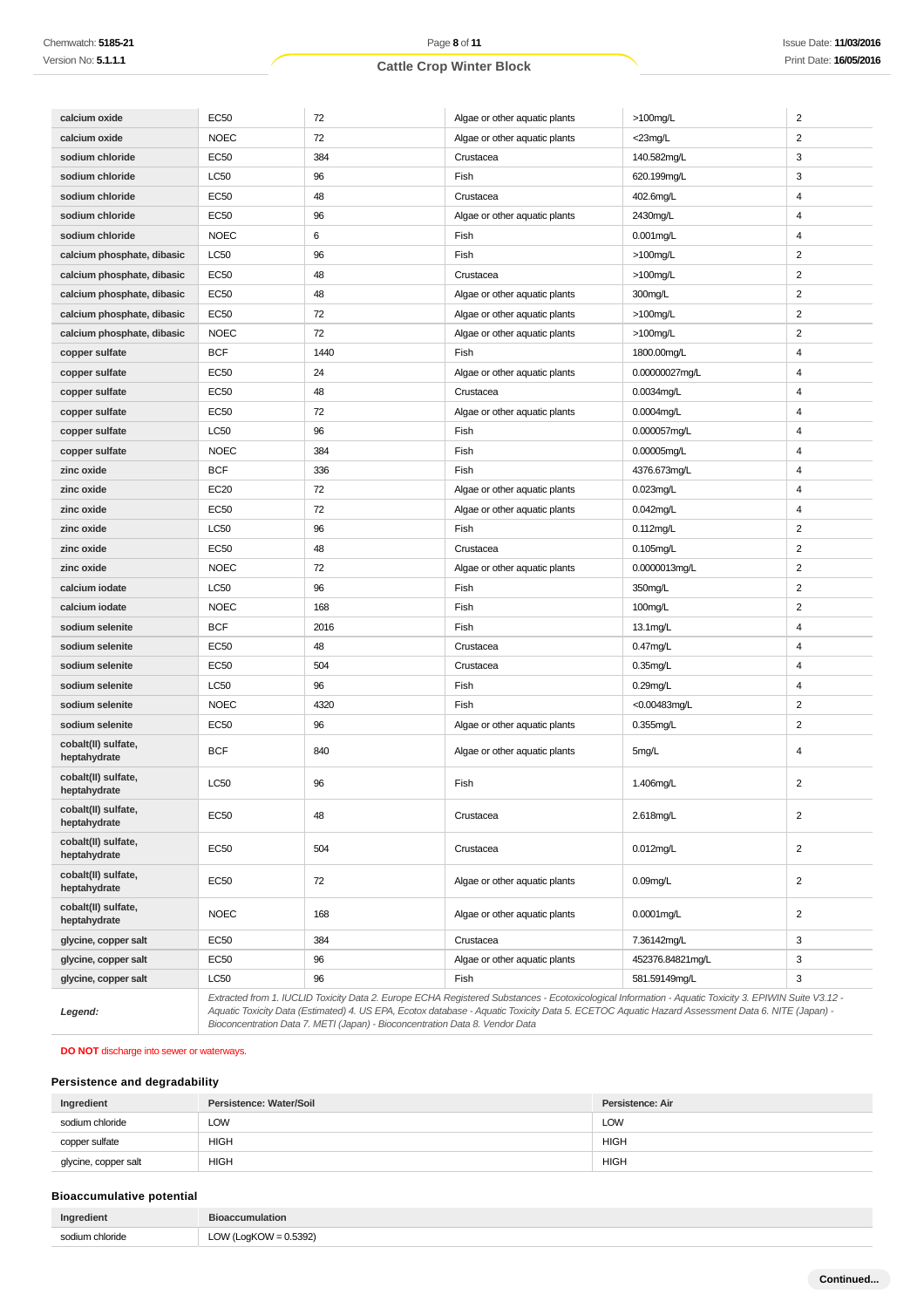| copper sulfate                   | LOW (LogKOW = $-2.2002$ ) |
|----------------------------------|---------------------------|
| zinc oxide                       | LOW (BCF = $217$ )        |
| sodium selenite                  | $LOW (BCF = 85)$          |
| cobalt(II) sulfate, heptahydrate | $LOW (BCF = 37)$          |
| glycine, copper salt             | LOW (LogKOW = $-6.5976$ ) |

### **Mobility in soil**

| Ingredient           | <b>Mobility</b>       |
|----------------------|-----------------------|
| sodium chloride      | LOW ( $KOC = 14.3$ )  |
| copper sulfate       | LOW ( $KOC = 6.124$ ) |
| glycine, copper salt | $LOW (KOC = 10)$      |

## **SECTION 13 DISPOSAL CONSIDERATIONS**

#### **Waste treatment methods**

| <b>Product / Packaging</b><br>disposal | ► DO NOT allow wash water from cleaning or process equipment to enter drains.<br>It may be necessary to collect all wash water for treatment before disposal.<br>In all cases disposal to sewer may be subject to local laws and regulations and these should be considered first.<br>• Where in doubt contact the responsible authority.<br>► Recycle wherever possible or consult manufacturer for recycling options.<br>• Consult State Land Waste Authority for disposal. |
|----------------------------------------|-------------------------------------------------------------------------------------------------------------------------------------------------------------------------------------------------------------------------------------------------------------------------------------------------------------------------------------------------------------------------------------------------------------------------------------------------------------------------------|
|                                        | ▶ Bury or incinerate residue at an approved site.                                                                                                                                                                                                                                                                                                                                                                                                                             |
|                                        | Recycle containers if possible, or dispose of in an authorised landfill.                                                                                                                                                                                                                                                                                                                                                                                                      |

Ensure that the disposal of material is carried out in accordance with Hazardous Substances (Disposal) Regulations 2001.

# **SECTION 14 TRANSPORT INFORMATION**

#### **Labels Required**

| NC.<br>__ |
|-----------|
|           |

# **Land transport (UN): NOT REGULATED FOR TRANSPORT OF DANGEROUS GOODS**

# **Air transport (ICAO-IATA / DGR): NOT REGULATED FOR TRANSPORT OF DANGEROUS GOODS**

#### **Sea transport (IMDG-Code / GGVSee): NOT REGULATED FOR TRANSPORT OF DANGEROUS GOODS**

# **Transport in bulk according to Annex II of MARPOL and the IBC code**

Not Applicable

# **SECTION 15 REGULATORY INFORMATION**

#### **Safety, health and environmental regulations / legislation specific for the substance or mixture**

This substance is to be managed using the conditions specified in an applicable Group Standard

| <b>HSR Number</b>                                                                              | <b>Group Standard</b>                                                             |                                                |  |  |  |
|------------------------------------------------------------------------------------------------|-----------------------------------------------------------------------------------|------------------------------------------------|--|--|--|
| HSR002521                                                                                      | Animal Nutritional and Animal Care Products Group Standard 2006                   |                                                |  |  |  |
|                                                                                                | MOLASSES(8052-35-5) IS FOUND ON THE FOLLOWING REGULATORY LISTS                    |                                                |  |  |  |
| New Zealand Inventory of Chemicals (NZIoC)                                                     |                                                                                   |                                                |  |  |  |
|                                                                                                | MAGNESIUM OXIDE(1309-48-4.) IS FOUND ON THE FOLLOWING REGULATORY LISTS            |                                                |  |  |  |
| New Zealand Hazardous Substances and New Organisms (HSNO) Act - Classification of<br>Chemicals |                                                                                   | New Zealand Workplace Exposure Standards (WES) |  |  |  |
| New Zealand Inventory of Chemicals (NZIoC)                                                     |                                                                                   |                                                |  |  |  |
|                                                                                                | CALCIUM OXIDE(1305-78-8) IS FOUND ON THE FOLLOWING REGULATORY LISTS               |                                                |  |  |  |
| New Zealand Hazardous Substances and New Organisms (HSNO) Act - Classification of<br>Chemicals |                                                                                   | New Zealand Workplace Exposure Standards (WES) |  |  |  |
| New Zealand Inventory of Chemicals (NZIoC)                                                     |                                                                                   |                                                |  |  |  |
|                                                                                                | SODIUM CHLORIDE(7647-14-5) IS FOUND ON THE FOLLOWING REGULATORY LISTS             |                                                |  |  |  |
| New Zealand Hazardous Substances and New Organisms (HSNO) Act - Classification of<br>Chemicals |                                                                                   | New Zealand Inventory of Chemicals (NZIoC)     |  |  |  |
| CALCIUM PHOSPHATE, DIBASIC(7757-93-9) IS FOUND ON THE FOLLOWING REGULATORY LISTS               |                                                                                   |                                                |  |  |  |
| Chemicals                                                                                      | New Zealand Hazardous Substances and New Organisms (HSNO) Act - Classification of | New Zealand Inventory of Chemicals (NZIoC)     |  |  |  |
|                                                                                                |                                                                                   |                                                |  |  |  |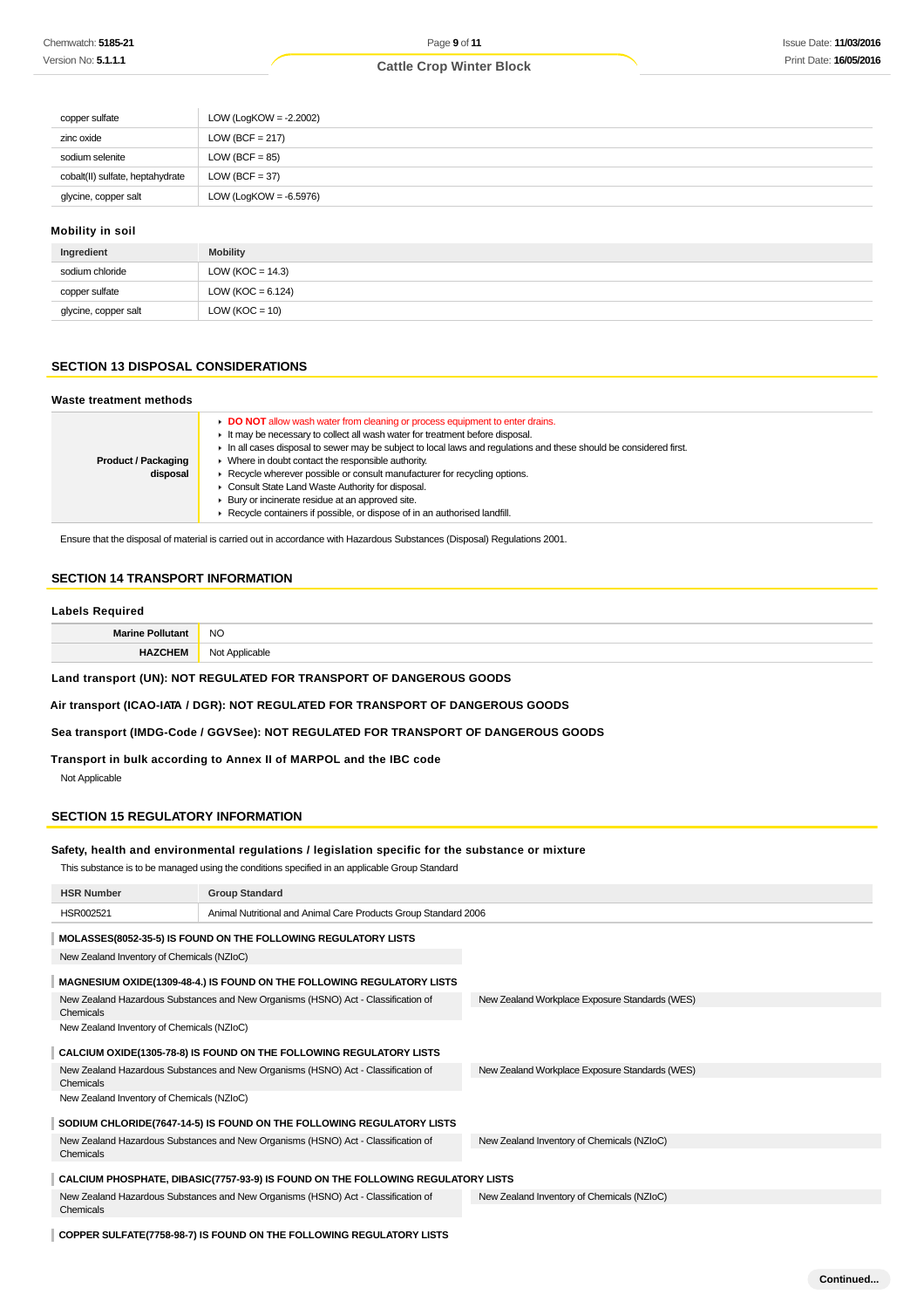| Chemwatch: 5185-21                                                                               | Page 10 of 11                   |                                                | <b>Issue Date: 11/03/2016</b> |
|--------------------------------------------------------------------------------------------------|---------------------------------|------------------------------------------------|-------------------------------|
| Version No: 5.1.1.1                                                                              | <b>Cattle Crop Winter Block</b> |                                                | Print Date: 16/05/2016        |
|                                                                                                  |                                 |                                                |                               |
| New Zealand Hazardous Substances and New Organisms (HSNO) Act - Classification of<br>Chemicals   |                                 | New Zealand Inventory of Chemicals (NZIoC)     |                               |
| ZINC OXIDE(1314-13-2) IS FOUND ON THE FOLLOWING REGULATORY LISTS                                 |                                 |                                                |                               |
| International Agency for Research on Cancer (IARC) - Agents Classified by the IARC               |                                 | New Zealand Inventory of Chemicals (NZIoC)     |                               |
| Monographs                                                                                       |                                 | New Zealand Workplace Exposure Standards (WES) |                               |
| New Zealand Hazardous Substances and New Organisms (HSNO) Act - Classification of<br>Chemicals   |                                 |                                                |                               |
| CALCIUM IODATE(7789-80-2) IS FOUND ON THE FOLLOWING REGULATORY LISTS                             |                                 |                                                |                               |
| New Zealand Hazardous Substances and New Organisms (HSNO) Act - Classification of<br>Chemicals   |                                 | New Zealand Inventory of Chemicals (NZIoC)     |                               |
| SODIUM SELENITE(10102-18-8) IS FOUND ON THE FOLLOWING REGULATORY LISTS                           |                                 |                                                |                               |
| International Agency for Research on Cancer (IARC) - Agents Classified by the IARC               |                                 | New Zealand Inventory of Chemicals (NZIoC)     |                               |
| Monographs                                                                                       |                                 | New Zealand Workplace Exposure Standards (WES) |                               |
| New Zealand Hazardous Substances and New Organisms (HSNO) Act - Classification of<br>Chemicals   |                                 |                                                |                               |
| COBALT(II) SULFATE, HEPTAHYDRATE(10026-24-1) IS FOUND ON THE FOLLOWING REGULATORY LISTS          |                                 |                                                |                               |
| International Agency for Research on Cancer (IARC) - Agents Classified by the IARC<br>Monographs |                                 | New Zealand Inventory of Chemicals (NZIoC)     |                               |
| New Zealand Hazardous Substances and New Organisms (HSNO) Act - Classification of<br>Chemicals   |                                 |                                                |                               |

#### **GLYCINE, COPPER SALT(13479-54-4) IS FOUND ON THE FOLLOWING REGULATORY LISTS**

New Zealand Inventory of Chemicals (NZIoC)

# **Location Test Certificate**

Subject to Regulation 55 of the Hazardous Substances (Classes 1 to 5 Controls) Regulations, a location test certificate is required when quantity greater than or equal to those indicated below are present.

| <b>Hazard Class</b> | Quantity beyond which controls apply for closed containers | Quantity beyond which controls apply when use occurring in open containers |
|---------------------|------------------------------------------------------------|----------------------------------------------------------------------------|
| Not Applicable      | Not Applicable                                             | Not Applicable                                                             |

#### **Approved Handler**

Subject to Regulation 56 of the Hazardous Substances (Classes 1 to 5 Controls) Regulations and Regulation 9 of the Hazardous Substances (Classes 6, 8, and 9 Controls) Regulations, the substance must be under the personal control of an Approved Handler when present in a quantity greater than or equal to those indicated below.

| <b>Class of substance</b> | <b>Quantities</b> |
|---------------------------|-------------------|
| Not Applicable            | Not Applicable    |

Refer Group Standards for further information

# **Tracking Requirements**

Not Applicable

| <b>National Inventory</b>               | <b>Status</b>                                                                                                                                                                                         |
|-----------------------------------------|-------------------------------------------------------------------------------------------------------------------------------------------------------------------------------------------------------|
| Australia - AICS                        | Y                                                                                                                                                                                                     |
| Canada - DSL                            | N (glycine, copper salt)                                                                                                                                                                              |
| Canada - NDSL                           | N (cobalt(II) sulfate, heptahydrate; glycine, copper salt; magnesium oxide; calcium oxide; sodium chloride; calcium iodate; calcium phosphate, dibasic; sodium<br>selenite; copper sulfate; molasses) |
| China - IECSC                           | N (glycine, copper salt; calcium iodate)                                                                                                                                                              |
| Europe - EINEC / ELINCS /<br><b>NLP</b> | $\checkmark$                                                                                                                                                                                          |
| Japan - ENCS                            | N (sodium selenite; copper sulfate)                                                                                                                                                                   |
| Korea - KECI                            | N (glycine, copper salt)                                                                                                                                                                              |
| New Zealand - NZIoC                     | Υ                                                                                                                                                                                                     |
| Philippines - PICCS                     | N (glycine, copper salt; calcium iodate)                                                                                                                                                              |
| USA - TSCA                              | N (glycine, copper salt)                                                                                                                                                                              |
| Legend:                                 | $Y = All$ ingredients are on the inventory<br>N = Not determined or one or more ingredients are not on the inventory and are not exempt from listing(see specific ingredients in brackets)            |

## **SECTION 16 OTHER INFORMATION**

# **Other information**

#### **Ingredients with multiple cas numbers**

| Name            | <b>CAS No</b>                     |
|-----------------|-----------------------------------|
| molasses        | 68476-78-8, 8052-35-5             |
| sodium chloride | 14762-51-7, 16887-00-6, 7647-14-5 |
| copper sulfate  | 23254-43-5, 7758-98-7             |
| zinc oxide      | 1314-13-2, 175449-32-8            |